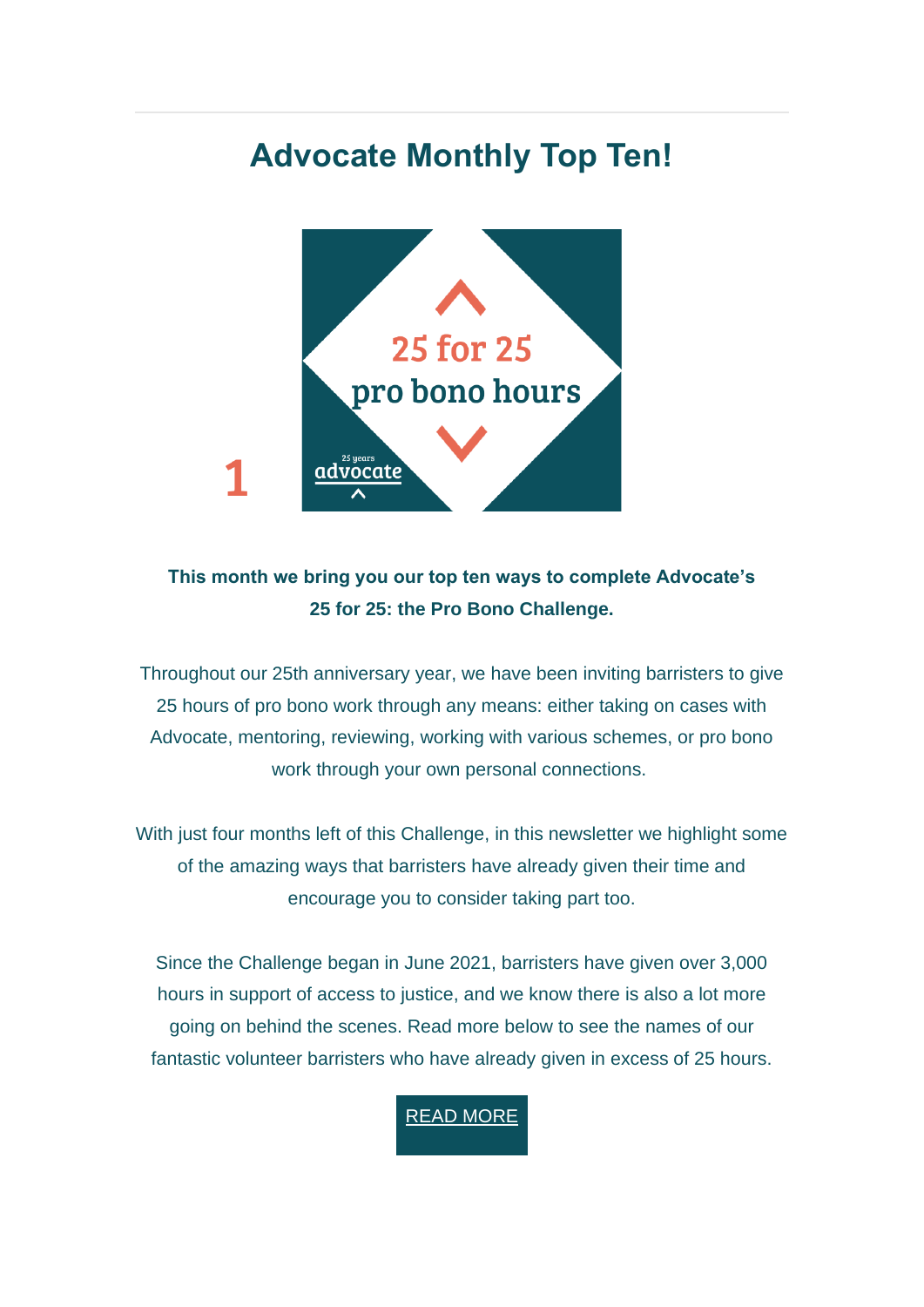

**ELAAS**

The ELAAS scheme provides pro bono representation at some preliminary hearings in the EAT. ELAAS is coordinated and managed by the Employment Appeal Tribunal, with input from the ELBA Committee on behalf of ELAAS representatives who volunteer their services. Tristan Jones shares his experience of taking on ELAAS cases, and why it is a "great way of making a real difference while also sharpening your appellate advocacy skills."



**CLIPS**

CLIPS aims to provide "on the day" advice and representation for litigants in person in the Interim Applications Court. Rahul Varma shared his inspiring story with Advocate about how he begun volunteering with CLIPS after seeing the impact "for everyone involved; the litigant in person, the Judge, the court staff, my client and everyone listed after us." He shares how CLIPS has had a positive effect on his career and his practice. Read more below.

#### [Read](https://weareadvocate.org.uk/volunteer/volunteer-stories/tristan-jones.html) More

#### [Read](https://weareadvocate.org.uk/volunteer/volunteer-stories/rahul-varma.html) More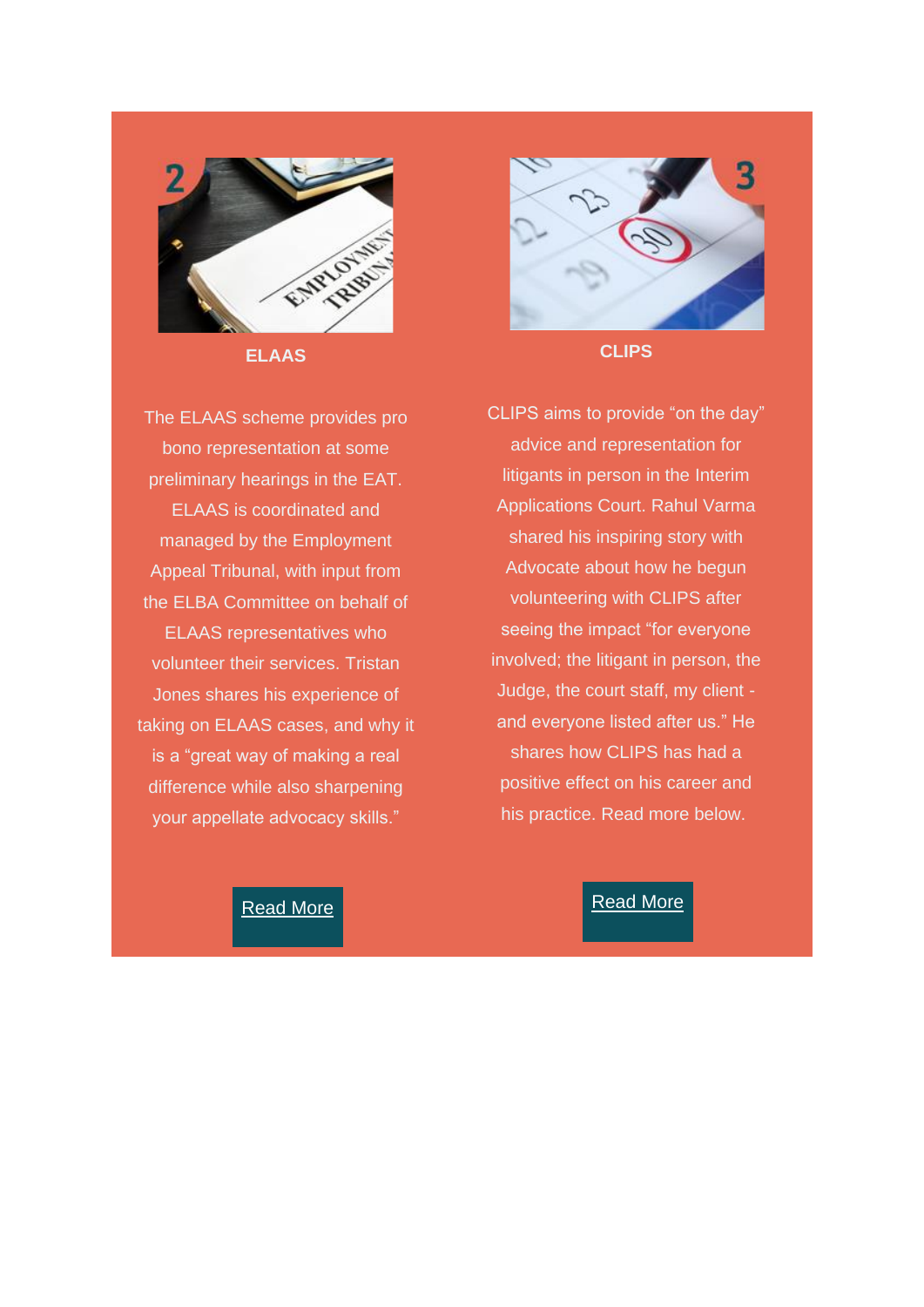

## **Advocate Statistics**

164

Live cases currently looking for assistance

113 **Pieces of work placed February** 

24 **New Panel Members in February**  Cases placed in February:

Employment: 15% Family: 18% **Immigration:** 25%

advocate

### **Pro Bono Connect**

Pro Bono Connect is an important partner to Advocate. Founded by Jamie Goldsmith QC, the scheme pairs up barristers and solicitors to take on pro bono work together. When a barrister takes on a case with Advocate, we can link them up with Pro Bono Connect to provide solicitor assistance from one of the 45 participating law firms. Read more about how Jamie founded Pro Bono Connect and please contact the Advocate Casework Team when you are working on a case that requires solicitor assistance.



#### READ [MORE](https://weareadvocate.org.uk/volunteer/volunteer-stories/jamie-goldsmith-qc.html)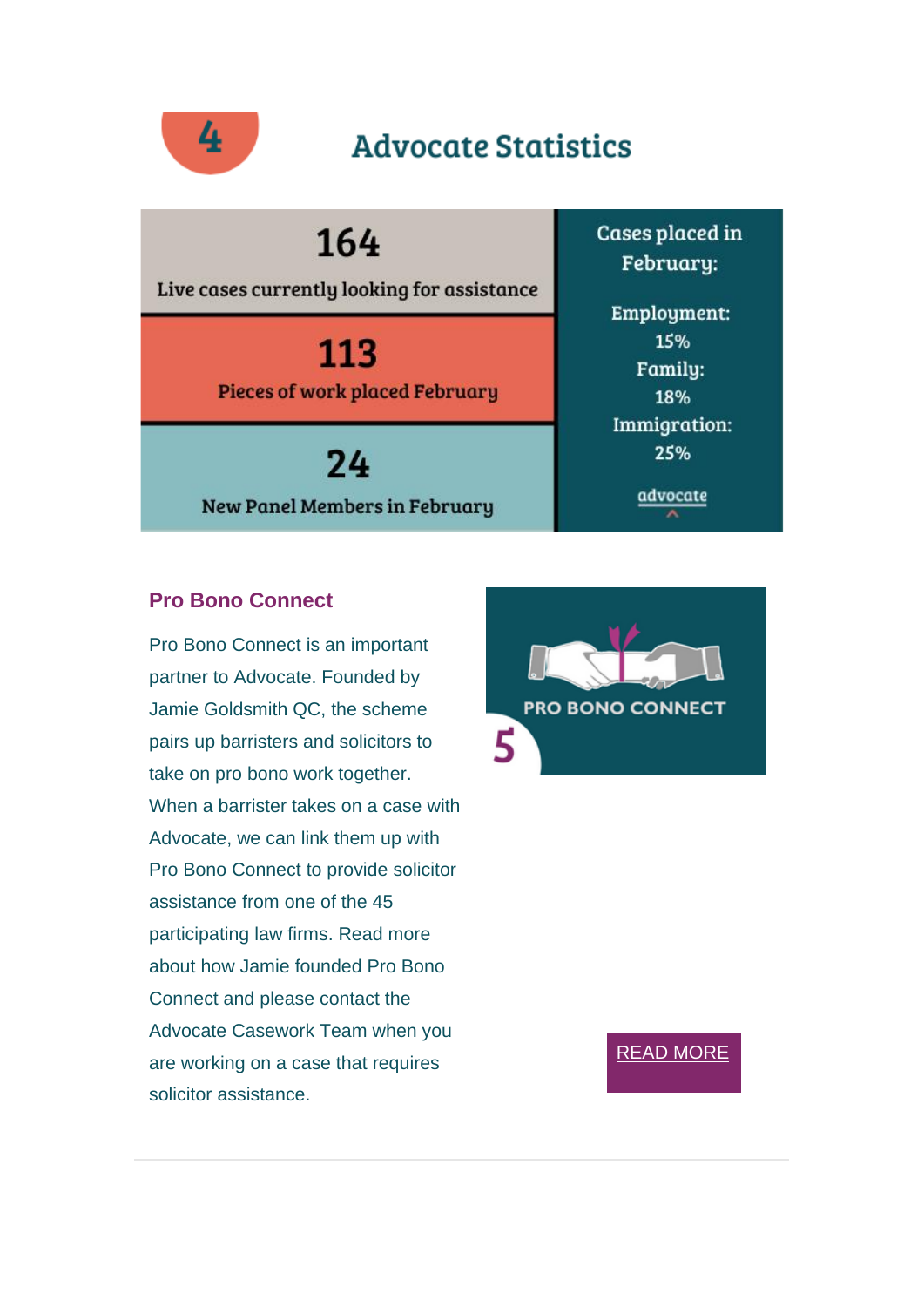

## READ [MORE](https://weareadvocate.org.uk/volunteer/volunteer-stories/allan-roberts.html)

#### **Barrister Profile: Allan Roberts**

Allan Roberts, employment barrister with Guildhall Chambers, discusses the highs and lows of volunteering for ELIPS and shares the real value of giving his time, exhorting all to get involved with our 25 for 25 Pro Bono Challenge. Read more of his story below.

### **Our Volunteer Barrister Success Stories**



**Anton completed his 25 for 25 Pro Bono Challenge with an extraordinary 240 hours of pro bono. Anton undertook many of these hours in a complex inquest case as well as through regular reviewing for Advocate. It is truly astonishing that on top of a busy practice and reviewing schedule, Anton finds the time to take on cases pro bono. We are grateful for his longstanding support of access to justice.**



**Maureen has been supporting the same client for two years pro bono with Advocate. There were many complicated factors involved in this case, and Maureen's support has been invaluable throughout. On top of this, Maureen has also mentored others in Advocate cases, of course resulting in over 50 pro bono hours given in the 25 for 25 Challenge.**



**Christopher Rowe, has been involved with Advocate for a few years, is the Pro Bono Champion for his Chambers and completed the 25 for 25 Challenge with at least 52 hours of pro bono assistance. We want to thank Christopher for how steadily and regularly he builds pro bono work into his practice. It is clear that it is integral for Christopher and his commitment to access to justice is inspiring.**